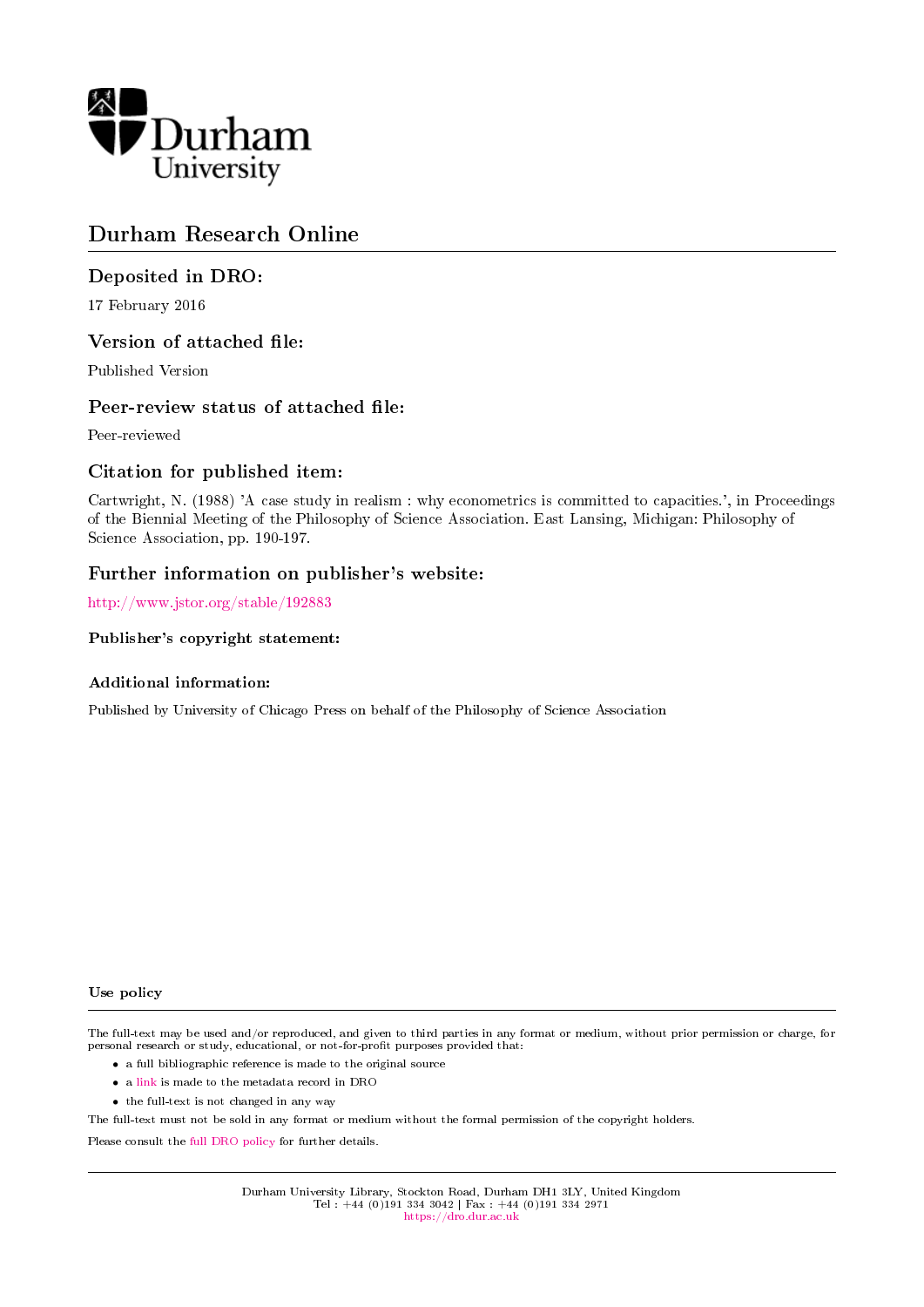### **A Case Study in Realism: Why Econometrics Is Committed to Capacities**

**Nancy Cartwright** 

**Stanford University** 

**Who is a realist about capacities? Everyone, I maintain, who employs the methods of**  Galilean idealization typical of modern science. But I am not going to defend this broad **thesis today. (For a defense, see N. Cartwright 1989.) Instead I am going to concentrate**  on one tiny corner of modern science — econometrics — where I hope I can show what **it is we do in science that commits us to capacities. Notice that I say, "what we do" and not "what we say." That is because I subscribe to the current movement among historians, philosophers, and sociologists that is turning its attention from scientific theory to science as a whole, and especially to concrete scientific practices. This bears on issues of scientific realism. For surely our knowledge of nature is encoded as much in our methods and applications as in our theoretical structures. We learn about what a particular science is committed to not just by listening to what its laws say, but by looking to see what is required in nature to make its methods work.** 

**That is what I am going to do in econometrics. I am going to write down some laws, or rather some abstract forms for laws, and I will claim that the parameters which appear in these laws represent causal capacities. But I do not expect you to be able to read that from the laws themselves. Instead you must look at the methods by which these laws are tested and at the applications to which they are put. I maintain that these two processes, considered jointly, do not make sense together unless these parameters do represent capacities. Seeing first what the gap is between these complementary processes, and second, what is needed to fill it, will, I hope, help make clear part of what my notion of capacity is. In the meantime, think of a capacity as a causal power that a system possesses by virtue of having a certain property or being in a certain state.** 

I will turn briefly to modern econometrics near the end, but I begin with traditional **ideas developed at the Cowles Commission in Chicago immediately after the second world war, which set the program for a good deal of the econometric work in the U.S.A. for the following twenty years. Indeed I begin even a little earlier than that, with the ideas of two of the founders of econometrics, Ragnar Frisch and his student and colleague, Trygve Haavelmo.** 

**First I want to explain a particular concept, the concept of autonomy, as it originated in the work of Haavelmo and Frisch. Then I want to tell you something about the Cowles**  Commission's doctrines about autonomous equations — namely, that autonomous equations are structural — and what that means. Last, I want to contrast these Cowles' doc-

**PSA 1988, Volume 2, pp. 190-197 Copyright ? 1989 by the Philosophy of Science Association**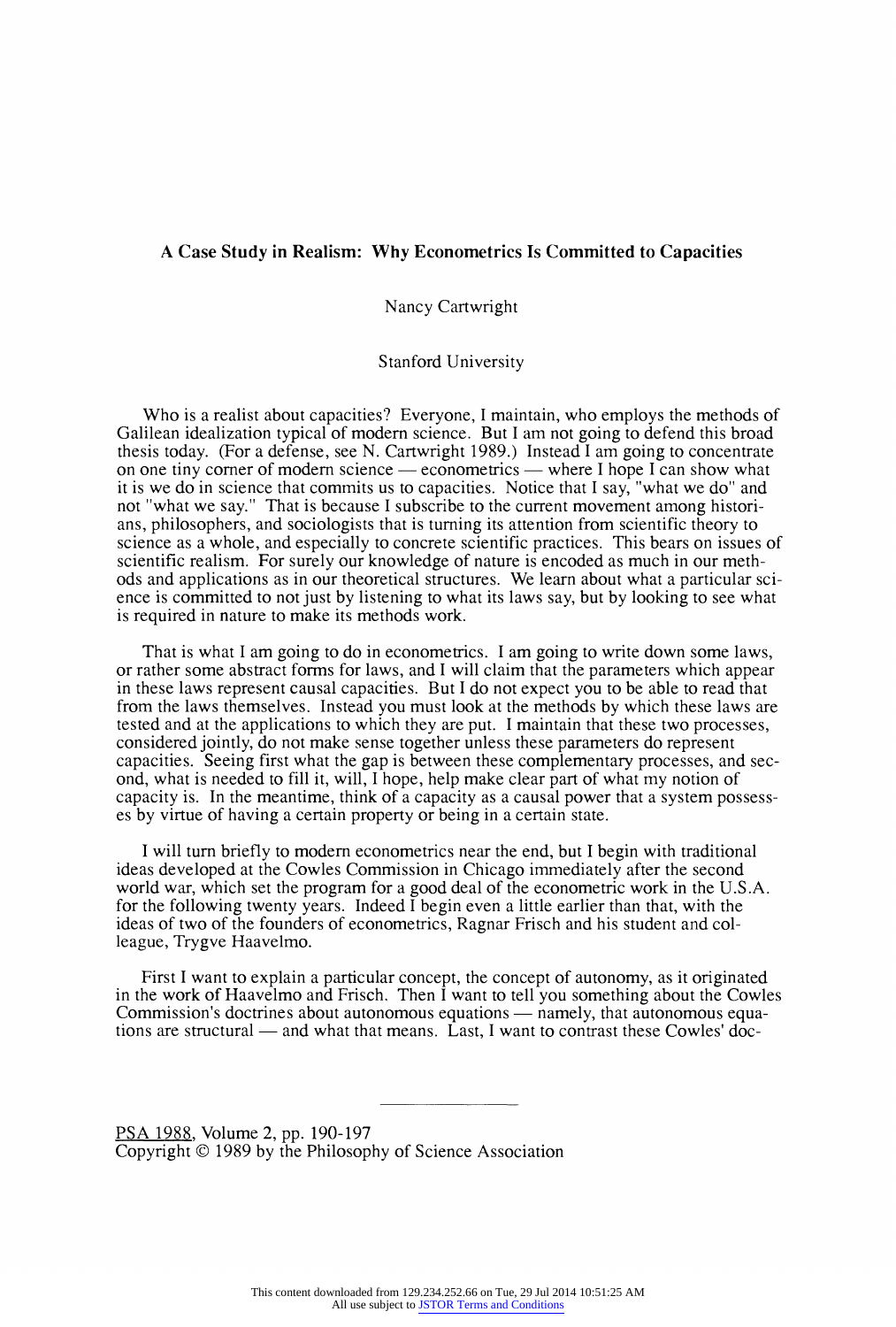**trines with a modem British view about autonomy. The aim is to make clear why I say that Cowles methods are committed to capacities: that is, they presuppose a world in which specific, quantitative, measurable causal powers can be associated with particular properties or sets of properties.** 

**There are two related features of these powers that I want to stress, features that make clear why the language of capacities is appropriate. The first is that the powers are attributed to separately identifiable properties (or sometimes to separately identifiable sets of interacting properties); and secondly that the attribution is stable across change. The properties carry their capacities with them from one kind of situation to another.** 

**I begin with a famous example of Haavelmo's.** 

**Here is where the problem of autonomy of an economic relation comes in. The meaning of this notion, and its importance, can, I think, be rather well illustrated by the following mechanical analogy:** 

**If we should make a series of speed tests with an automobile, driving on a flat, dry road, we might be able to establish a very accurate functional relationship between the pressure on the gas throttle (or the distance of the gas pedal from the bottom of the car) and the corresponding maximum speed of the car. And the knowledge of this relationship might be sufficient to operate the car at a prescribed speed. But if a man did not know anything about automobiles, and he wanted to understand how they work, we should not advise him to spend time and effort in measuring a relationship like that. Why? Because (1) such a relation leaves the whole inner mechanism of a car in complete mystery, and (2) such a relation might break down at any time, as soon as there is some disorder or change in any working part of the car... We say that such a relation has very little autonomy, because its existence depends upon the simultaneous fulfillment of a great many other relations, some of which are of a transitory nature. (1944, pp. 27-28)** 

**The two reasons that Haavelmo gives show that the two features I am interested in were already combined in his thinking about autonomy: First, the autonomous laws will be structural. Unlike the function that connects speed and accelerator-depression distance, autonomous relations will give the "inner mechanism." Second, autonomous laws**  will be stable. They will not be liable to "break down at any time, as soon as there is **some disorder or change."** 

**The two are similarly joined for Frisch. Consider for example Frisch's characterization of the most autonomous features of a structure as those that "could be maintained unaltered while other features of the structure were changed" (1948, p. 17). Here again we see the emphasis on stability across change. Frisch continues: "The higher this degress of autonomy, the more fundamental is the equation, the deeper is the insight which it gives us into the way in which the system functions, in short the nearer it comes to being a real explanation" (Frisch 1948, p. 17, underlining original throughout). So for Frisch as well as for Haavelmo, the stability of a relationship is a consequence of the fact that the relationship is fundamental and describes the inner workings of the economy.** 

**This is particularly apparent when we consider the source for unstable or nonautonomous relationships. Typical examples in Frisch and Haavelmo involve transformations of one set of equations into another. The first equations are autonomous: they are fundamental, or structural, and they are stable. Lack of autonomy arises because each of these equations must operate subject to the constraints imposed by each of the others.**  In the end the actual behavior of the system will be described by a single equation (the so-called "reduced form" equation, which in Frisch's language of 1948 is a *coflux* equa**tion) which is the consequence of the joint operation of the various structural equations.**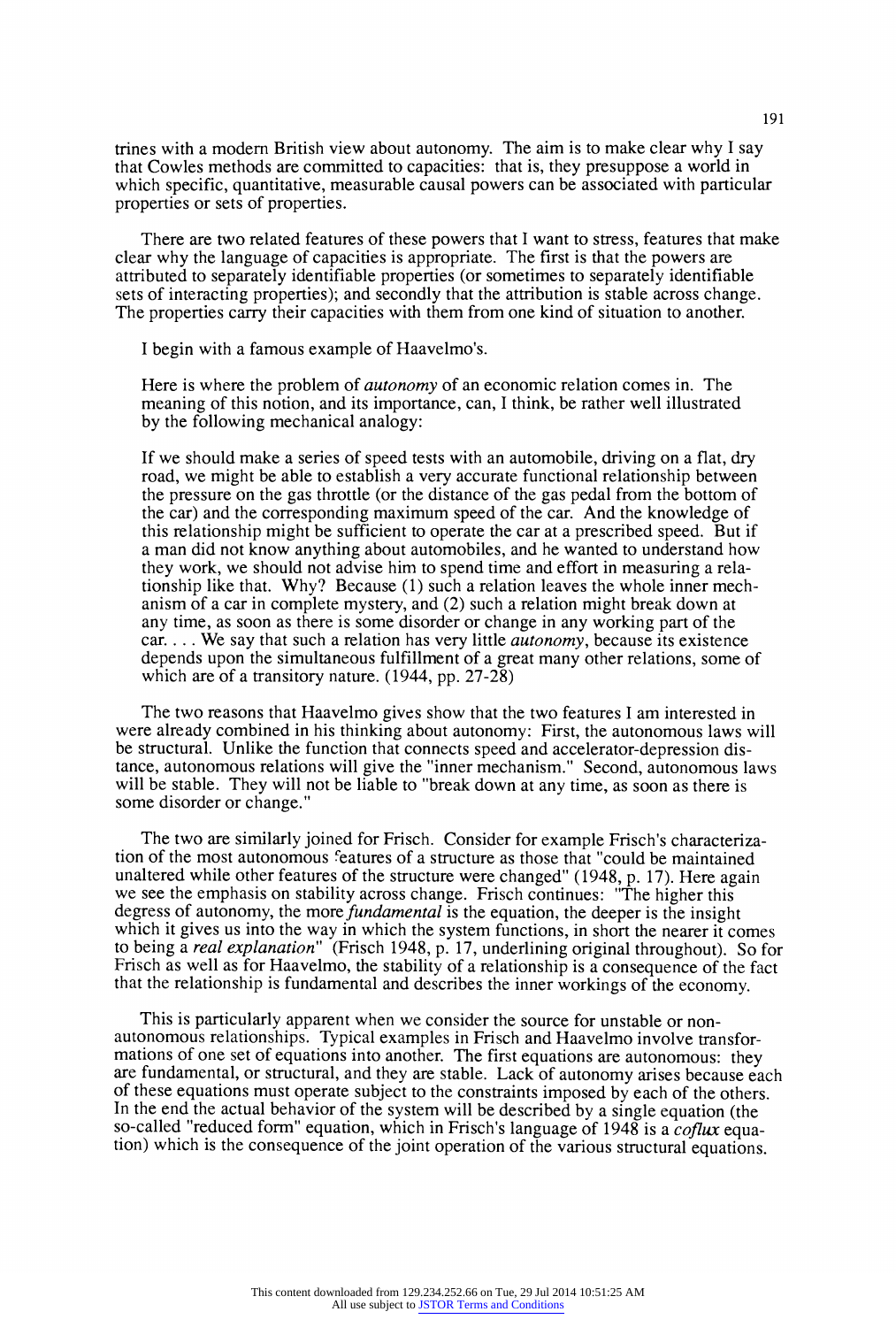**This equation will clearly not be autonomous with respect to the structural equations. While a change in one structural equation will leave the others unaltered, in general one expects just the reverse with respect to the reduced form.** 

**The derivative nature of the reduced form gave rise not only to problems of autonomy, but to epistemological problems as well, problems well-known for economics. I describe the problem briefly because the shift from the realistic methods of the Cowles Commission to more instrumentalist views, one of which I shall describe in a moment, is usually attributed to a loss of confidence in our abilities to solve these epistemological problems. The Cowles Commission had an ambitious idea: they expected first that they**  could figure out the correct *form* for the laws that governed economic phenomena (or cor**rect enough to be able to make headway); and secondly, they thought it reasonable to suppose that laws of the prescribed form could be identified from the data. Identifiability is a very strong notion. Using the language of Clark Glymour, identification is a kind of boot-strapping from data to hypothesis. It means that the equation itself can be inferred from the data, once the form of the equation is given. The Cowles Commission hoped that structure would be identifiable. But Frisch thought that would be a happy accident. The reason is that we cannot conduct controlled experiments in economics:** 

**This is the nature of passive observations, where the investigator is restricted to observing what happens when all equations in a large determinate system are actually fulfilled simultaneously. The very fact that these equations are fulfilled prevents the observer from being able to discover them, unless they happen to be coflux equations." (Frisch 1948, p. 15)** 

**To see exactly how autonomy fails in Haavelmo or Frisch's picture, consider the following transformation described in Frisch. He considers two structural equations of the form** 

$$
\sum_{i\phi} a_{ki\phi} x_i (t - \phi) = 0,
$$

**where k represents different equations. So they look like this, letting i vary over 1 and 2,**  and  $\phi$  run over two lag periods.

- **1.**  $a_{110}x_1(t) + a_{111}x_1(t \phi_1) + a_{112}x_1(t \phi_2) + a_{120}x_2(t)$  $+$ **a**<sub>121</sub>**x**<sub>2</sub>(**t** -  $\phi_1$ **)** + **a**<sub>122</sub>**x**<sub>2</sub>(**t** - $\phi_2$ ) = 0
- 2.  $a_{210}x_1(t) + a_{211}x_1(t \phi_1) + ... + a_{222}x_2(t \phi_2) = 0$

**Frisch imagines that the particular values of the parameters are arranged so that the two equations are linearly independent. Hence they can be non-trivially transformed into a new equation of the same form. In his examples, a new equation results in which a number of the parameters take on the value 0. This equation is called a "coflux" equation, because it is not itself fundamental.** 

$$
x_1(t) = ax_1(t - \phi_1) + bx_2(t) + cx_2(t - \phi_2)
$$

**where** 

$$
a = a(a_{110}, a_{111}, a_{112}, a_{112}, a_{121}, a_{122}),
$$
  
\n
$$
b = b(a_{110}, a_{111}, a_{112}, a_{112}, a_{121}, a_{122})
$$
  
\n
$$
c = c(a_{110}, a_{111}, a_{112}, a_{112}, a_{121}, a_{122}).
$$

#### **192**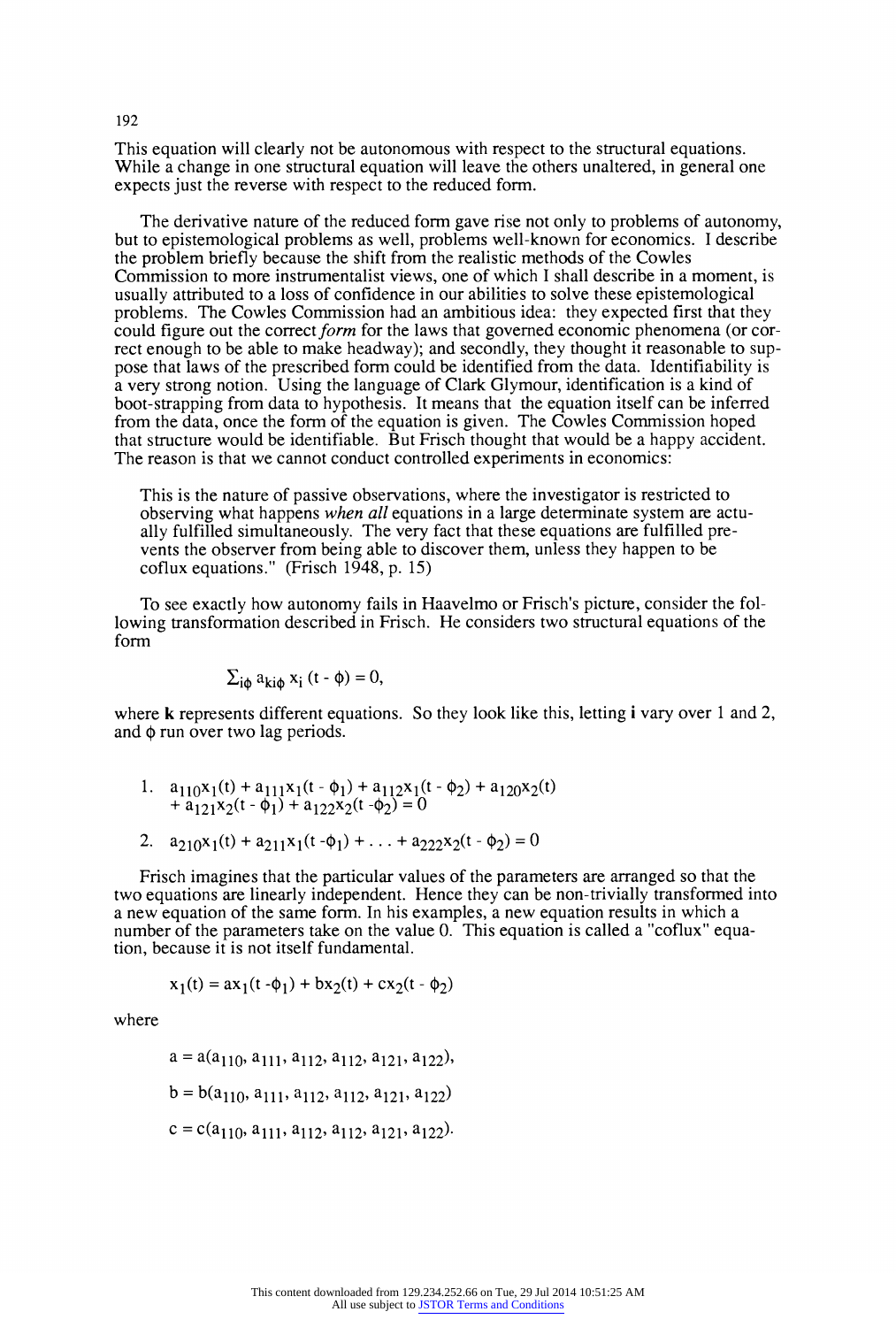**Notice that different parameters in the new equation are functions of the same structural parameters. Imagine then that one wants to implement a policy that would shift the**  effect which,  $x_2$ 's occurring at  $t - \phi_2$  has on  $x_1$ 's occurrence at t. With the coflux equation in hand, the obvious strategy is to try to bring about a change in the value of **c**. But if **c were to change, knowledge of the original coflux equation would no longer be sufficient**  for predicting  $x_1(t)$ . That is because the parameters in the coflux equation are not inde**pendent of each other. If c changes, so may b and a. What happens to**  $x_1(t)$  **depends, through a and b, on the way c is changed. Since the coflux equation does not give us information about how the parameters relate, it is of no use for predicting the effects on**   $x_1(t)$  of making "structural" changes in the value of c. It is impossible to predict the **effects from the new equation alone.** 

**Now that we have some idea of the concept of autonomy inherited by the Cowles Commission from Frisch and Haavelmo, let us turn to a more modern view, that of David Hendry, who is an influential theoretician in Britain. There is also a considerable movement in the United States opposed to various modern descendants of Cowles, and especially prominent are those who defend the use of vector-auto-regression techniques. But their philosophical position seems to me to be a kind of crude pragmatism, and makes a less instructive contrast for us than the Hendry school. The contrast between the ideas of Hendry and his colleagues on the one hand, and the Cowles Commission on the other is very instructive for my concerns about capacities. That is because Hendry's work, while it has much in common with Cowles, is not committed to capacities; whereas, I maintain, the Cowles Commission was.** 

**I begin with worries shared by Frisch and Hendry. Frisch asks of our reduced form equation above:** 

What does the equation mean? It means that so long as  $x_1$  and  $x_2$  continue to **move with the same time shapes as they had in the past I can compute the value of**   $x_1$  at any point of time t from the knowledge of  $x_2$  at this same point and  $x_1$  and  $x_2$ **at certain earlier moments as indicated in the formula. In other words the equation**  is simply a description of the "routine of change" which  $x_1$  and  $x_2$  follow. The **equation determined in this empirical way does not state that if a situation occurs**  where  $x_1(t - \phi_1)$ ,  $x_2(t)$ , and  $x_2(t - \phi_2)$  have some arbitrary values I can again compute  $x_1(t)$  by [this equation]. (1948, p. 16)

In order to secure equations — autonomous equations — which can do that job, Frisch says "we are led to constructing a sort of super-structure." Hendry uses the term **"super" as well to mark autonomous equations, in the expression "super-exogeneity."**  But what kind of determination is this? In a well-known paper from 1983, Robert Engle, David Hendry, and Jean-Francois Richard distinguish three conceptually distinct but **related notions. The first is straightforwardly causal: exogenous variables in an equation represent causes; endogenous, effects. The second concerns questions of estimation which are at the core of the econometrician's interest, but not of special relevance here. The third is super-exogeneity. A variable is super-exogenous for Engle, Hendry, and**  Richard just in case it is exogenous in the first two senses — it is a cause of the endogenous variables and the right criteria for estimation are satisfied — and it is stable across **change. That means that the laws describing superexogenous variables can be relied on for policy manipulations. These laws do not represent what Frisch called a "mere routine of change" which holds good so long as nothing else critical is altered. Rather they allow**  As Engle, Hendry, and Richard urge, the concepts they use to characterize super-exo**geneity are meant to "guarantee the appropriateness of 'policy simulations' or other control exercises" (1983, p. 284).**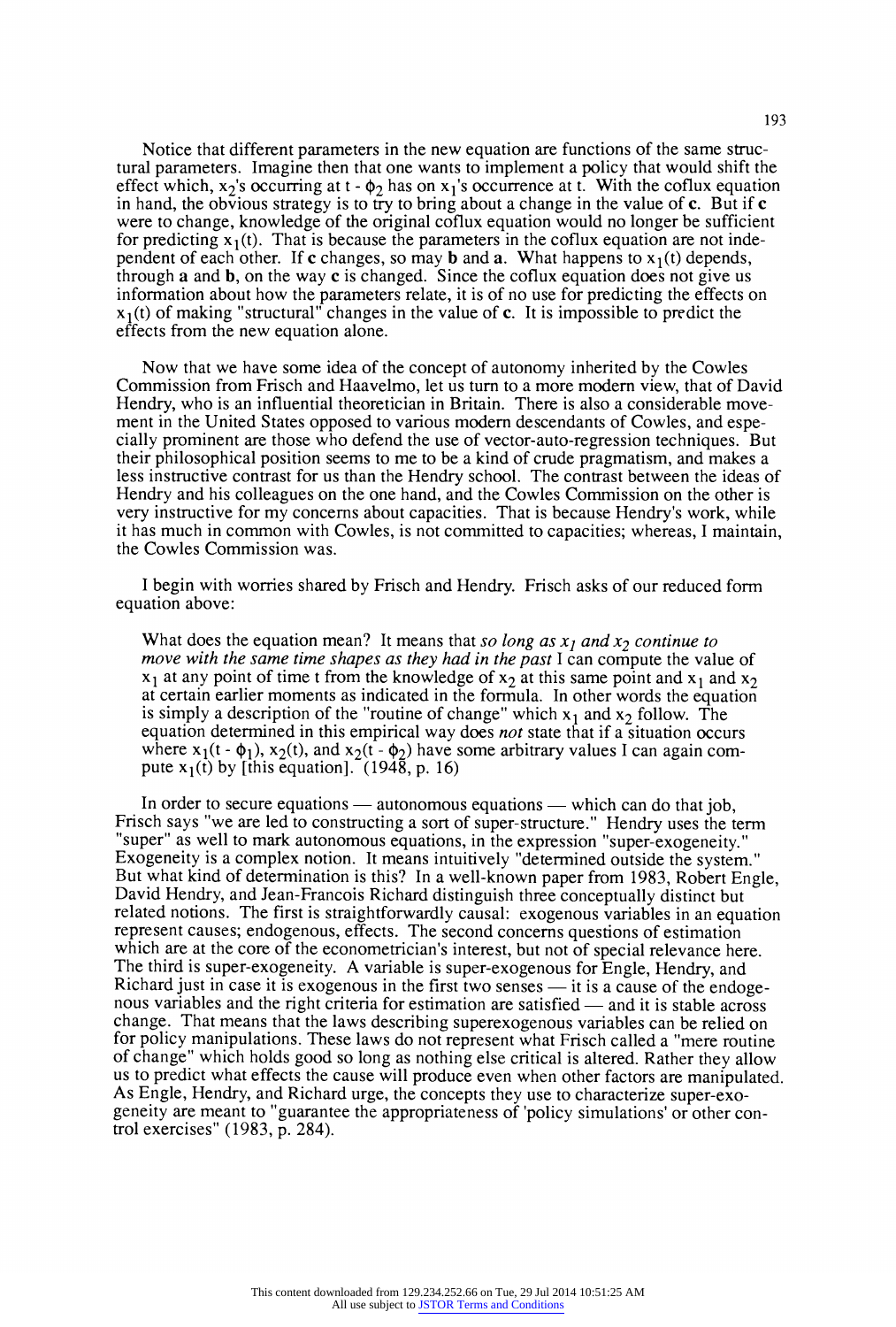**With respect to capacities two features of the Engle, Hendry and Richard view are important. The first is a feature they do want; the second, one they deny. What they want, as we have been seeing, is a certain kind of stability of causes, and that is one essential ingredient in accepting capacities. They want to distinguish causal relationships which, though they are perfectly genuine, may hold only so long as no other essential ingredient of the system changes in a basic way, from causal relationships that hold across time. Recall Haavelmo's example of the automobile. Pressing on the accelerator**  is a genuine cause of the increased speed of the car — if that is not a causal process, what is? Yet the causal relationship is clearly not stable if the parts of the engine are rear**ranged. It is not a natural capacity of this small lever to be able to make a car go faster; it is rather a fortuitous consequence of the arrangement of circumstances.** 

**What is missing in the Engle, Hendry, and Richard scheme? Why do I say that their**  scheme has no capacities, whereas the Cowles Commission did? What is missing is the **commitment to structure. I will turn in a moment to some specific aspects of the structure that matter for capacities, but first I would like to make a more general point about realism. Engle, Hendry and Richard are concerned with problems of policy and manipulation. Yet they do not pursue this concern in the conventional way. The Cowles Commission believed in the simple Baconian idea: we can control nature, but to do so we must understand the fundamental principles by which it works. Engle, Hendry and Richard also believe in control, but they want to bypass fundamentals and go direct for control. That is what a model is for Hendry and his school. Models do not aim to represent how nature works, but rather to describe immediately a control procedure. From their equations we are supposed to be able to tell what would happen to y if we were to manipulate x. And that's it. This is not meant to be an easy task; yet they take it to be a more possible task to seize control than to win it through understanding.** 

**I call this way of thinking the "new instrumentalism." Science is an instrument for control, not a vehicle for understanding. When I say new, I mean new relative to the post-war thought with which most of us were brought up. From Ernst Nagel and others we learned to contrast realism and instrumentalism. But it was always in the context of theory: we talk about the realist versus the instrumentalist interpretation of theories. But the real opponent of an instrumentalism of the kind we see in Engle, Hendry and Richard is not realism. Admittedly they have the kind of epistemological concerns that motivate many anti-realists. The Cowles Commission hoped that the inner structures themselves could be identified from the data; these more modern opponents of Cowles methods despair of that.** 

**But two points must be taken into account. The first concerns the idea of "inner mechanisms." Despite Haavelmo's metaphor of the inner workings of the engine, hidden under the hood, the variables in a Cowles structure were not in any way hidden. They did not represent theoretical entities or theoretical properties in our usual sense of the term, for they were supposed to stand for macroscopic features of economic life which were not just observable but measurable. It was not the fundamental entities that might be hidden on a Cowles account, but rather the fundamental relationships. That is because, as we learned from Frisch, each relationship operates under the constraints of all the others, and only the overall result can be observed passively. So the difference between Cowles' views on the one hand and those like Engle, Hendry and Richard on the other is not like the difference between realists and instrumentalists that we see drawn over theoretical entities.** 

**More important, I think, is the realization that in one sense central for our contemporary philosophical debates, programs like those of Engle, Hendry and Richard are realist, for they are objectivist. They believe after all in autonomy, and they believe that autonomous laws reflect objective processes in nature. (Hendry calls them "data generating processes" in Hendry 1979.)** 

#### **194**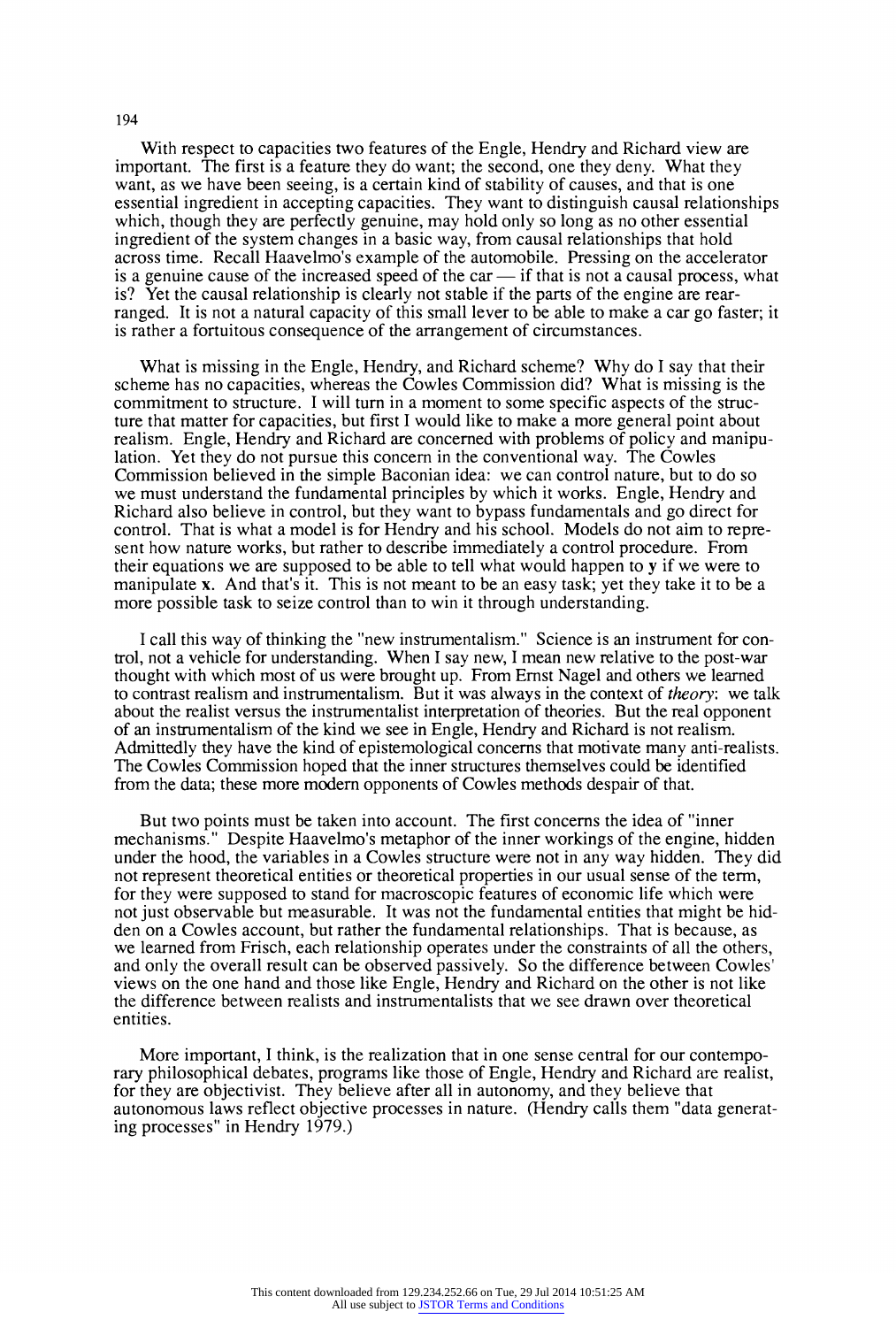**The point is simply made by contrasting Hendry with some of the Americans I mentioned earlier. Consider for example the famous paper by Edward Leamer, "Let's Take the Con out of Econometrics" (1983). The con that Leamer is worried about is just the attempt by econometricians to establish autonomous and objective laws of the kind I have been discussing. Leamer takes a familiar line, now highly fashionable. All inference makes presupposition. We are never in a position to know which presuppositions are correct. Hence we are never in a position to know which conclusions are right. So, concludes Leamer, econometricians shouldn't make inferences and shouldn't draw conclusions. "The job of the researcher is then to report economically and informatively the mapping from assumptions into inferences" (1983, p. 38). Here we see a real example of the California dictum: "Different strokes for different folks."** 

**I do not want to dwell on this difference, for this kind of dispute is already familiar to us all. I describe it rather by way of contrast with a distinction that is less well rehearsed among us. Views like those of Hendry's are instrumentalist. But they are not, I want to say, anti-realist or anti-objectivist. They are rather anti-theoretical. The Hendry program admits the possibility of knowledge, and it does not in any way try to divorce knowledge from justification. Claims to autonomy must be reasoned about, argued for, and tested. Laws which go wrong must be corrected, and the corrections are not to be made, as Leamer suggests, by whim, but rather by reason. But are the reasons trustworthy? Well, we know how to carry on with that debate.** 

**The more novel contrast I want to point to is the contrast with the work at the Cowles Commission. For the Cowles Commission, claims about autonomous laws are to be defended by the knowledge that is contained in a theoretical structure, a structure which is supposed to represent the fundamental principles which govern the phenomena. But the knowledge which Hendry's program relies on comes in little bits and is highly specialized to subject matter. It is not represented in a unified scheme and in fact, it is sometimes not represented at all. It often reposes in techniques and methods and practices, and it is only from these that it can be read. In fact this too is an increasingly familiar story. I have talked about it before; it is the central theme of Ian Hacking's Representing and Intervening; and with people like Peter Galison, Norton Wise, Tim Lenoir, and Steven Shaffer it is at the core of the movement in history of science, that looks to practice rather than theory to find out what we know in science. But the Hendry program helps focus the**  to the Cowles Commission views like those of Hendry are instrumentalist, and not because **they refuse to interpret theories realistically. Rather they eschew theory altogether. It is not scientific theory which is to yield power and control, but rather science itself which is to serve as an instrument, science with its entire tool-kit of tiny refined pieces of knowledge and techniques specialized to specific problems and specific tasks.** 

**This has been a long aside. Having made my plea for a new way of organizing the debate between realism and instrumentalism, let me return finally to my concern with capacities. I said that Hendry's program missed out on capacities because, unlike the Cowles Commission, its models are not structural. Frisch believed in structure, so let us turn back to his equations to see what I find of significance there. I said in the introduc**tion that the parameters in these equations  $- a_{110}$ ,  $a_{111}$ ,  $\ldots a_{210}$ ,  $\ldots$  -represent capacities. What are these parameters? Think about what is probably the most well known example of such a law — a demand equation.

$$
q = a p + u \\
$$

Here **q** is quantity, **p** is price, and **u** some kind of random shock factor. The parameter **a is the price elasticity of demand. It tells us how much effect price has on the quantity demanded; or, in my language, it measures the strength of price's capacity to produce (or inhibit) demand.**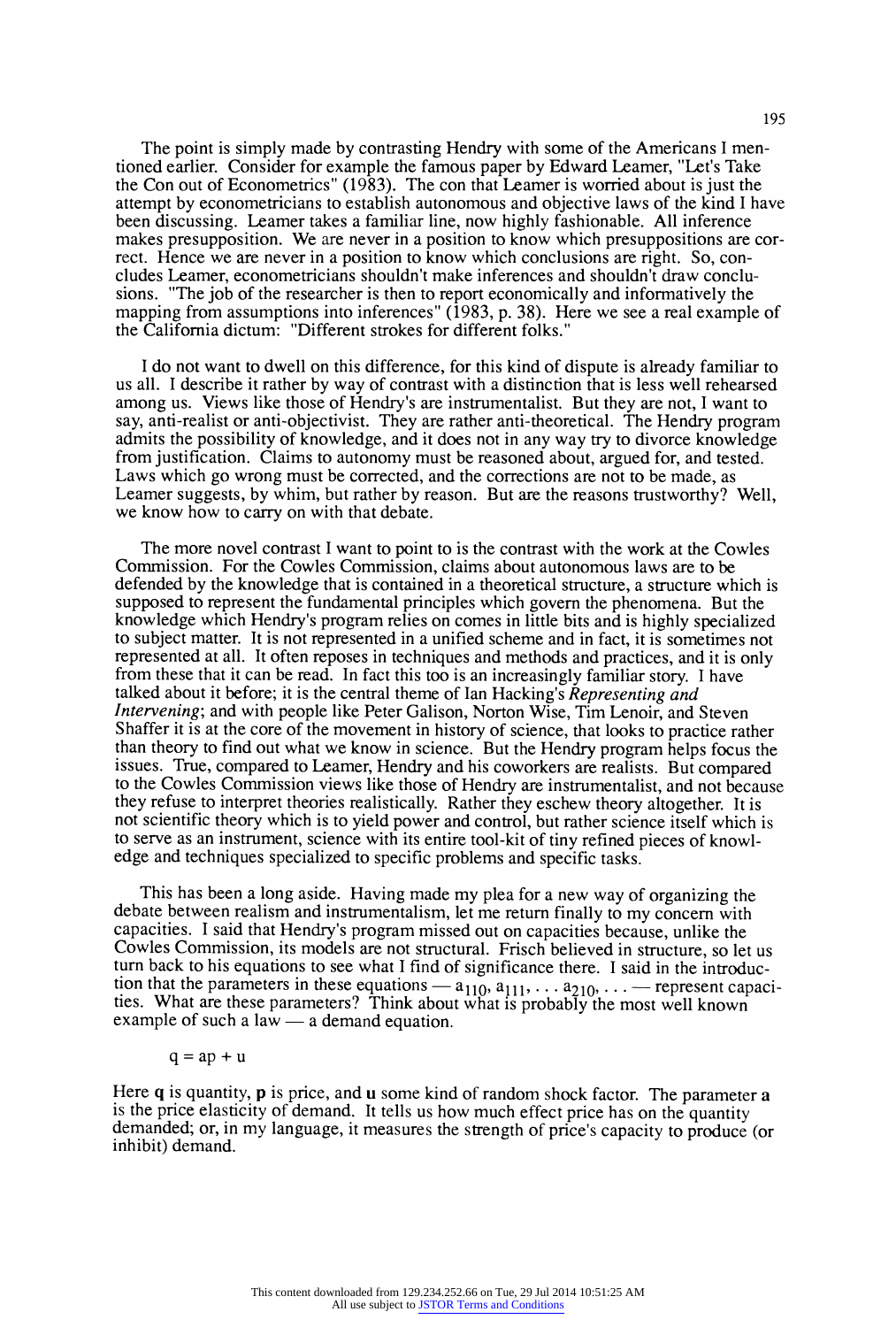**One central reason for calling it a capacity is the one I have been stressing. It is treated as autonomous. It is assumed that this parameter will not change even if other parameters in other equations do. As a result of manipulations elsewhere in the structure, the total demand may well shift or even the relationship between demand and some of its other causes. But that should not affect the relationship between price and its contribution to demand.** 

**How do we know that this parameter is supposed to be autonomous? Not by looking at the equation itself, but rather by considering how the equation is tested, and then how it is used. As I mentioned, for the Cowles Commission this kind of parameter is to be bootstrapped from the data. It is boot-strapped from the behavior which is observed under one fixed arrangement of the rest of the structure; yet is is used for predictions about what will happen when other pieces of the structure are altered. It is this kind of peculiar stability across change that leads me to use the language of capacities, this stability that Frisch saw as a happy accident. I say that a here represents not just the size of p's effect on q, but rather its capacity because this is an ability that p carries around with it, from situation to situation.** 

We still have no contrast with Hendry though. I turn to that last. The second essential **ingredient in the concept of capacity I am exploring is connected with the fact that for Frisch and Haavelmo and the Cowles Commission, an effect is attributed to the joint action of separate individual causes, and the parameters measure the influence of each cause separately i.e. the strength of its capacity. That is not so for Hendry. Look at the difference between what counts as a model for him and what counts as a model for the Cowles Commission. We have seen in Frisch an example of the kind of model developed at the Cowles Commission. It consists of a set of structural equations. According to Hendry,** 

**A crude schematic structure for econometrics is as follows: To a first approximation ... data generation processes in economics can be written as ...** 

$$
\mathbf{y}_t / \mathbf{z}_t \sim NI \left( \mathbf{I} \mathbf{I} \mathbf{z}_t, \Omega \right) \qquad (t = 1, ..., T)
$$

where  $\mathbf{y}_t$  is a vector of endogenous variables,  $\mathbf{z}_t$  is a vector of all relevant past and present information so that  $\mathbf{E}(\mathbf{y}/\mathbf{z}_t) = \mathbf{\Pi} \mathbf{z}_t$  and  $\mathbf{I}(\mathbf{\Pi}, \Omega) = \mathbf{p}$  is taken as approximate**ly constant by working in a sufficiently large (but assumed finite) dimensional parameter space ...** 

**An "economic theory" corresponds to asserting that ...** 

$$
\mathbf{P} = \mathbf{f}(\mathbf{\Theta}) \qquad \qquad \mathbf{\Theta} \in \Theta
$$

where  $\otimes$  contains fewer parameters than **P**. (Hendry 1979, pp. 17-18)

**So for Hendry giving an economic theory consists in specifying the parameters of a normal distribution as some function of a smaller set of (hopefully measurable) parameters.**  That is, a theory is just a gigantic probability distribution — the conditional distribution of **the endogenous variables given the exogenous. What is important for my point here is that the autonomous parameters characterize the process as a whole. They are in no way associated with a partition of the total influence into separate causes. The process under study may remain stable while changes are made in the basic behavior of the central variables; but there is no suggestion that that stability is due to the operation of separate causes whose influence remains fixed while other factors change. In this respect the Hendry program is holistic, and I think that holism precludes capacities, at least in one natural sense of the idea.** 

**Perhaps I can make this clearer with some cryptic remarks about Galilean idealization, hopefully cryptic only because brief. I think an attempt like Hendry's to divorce autonomy**